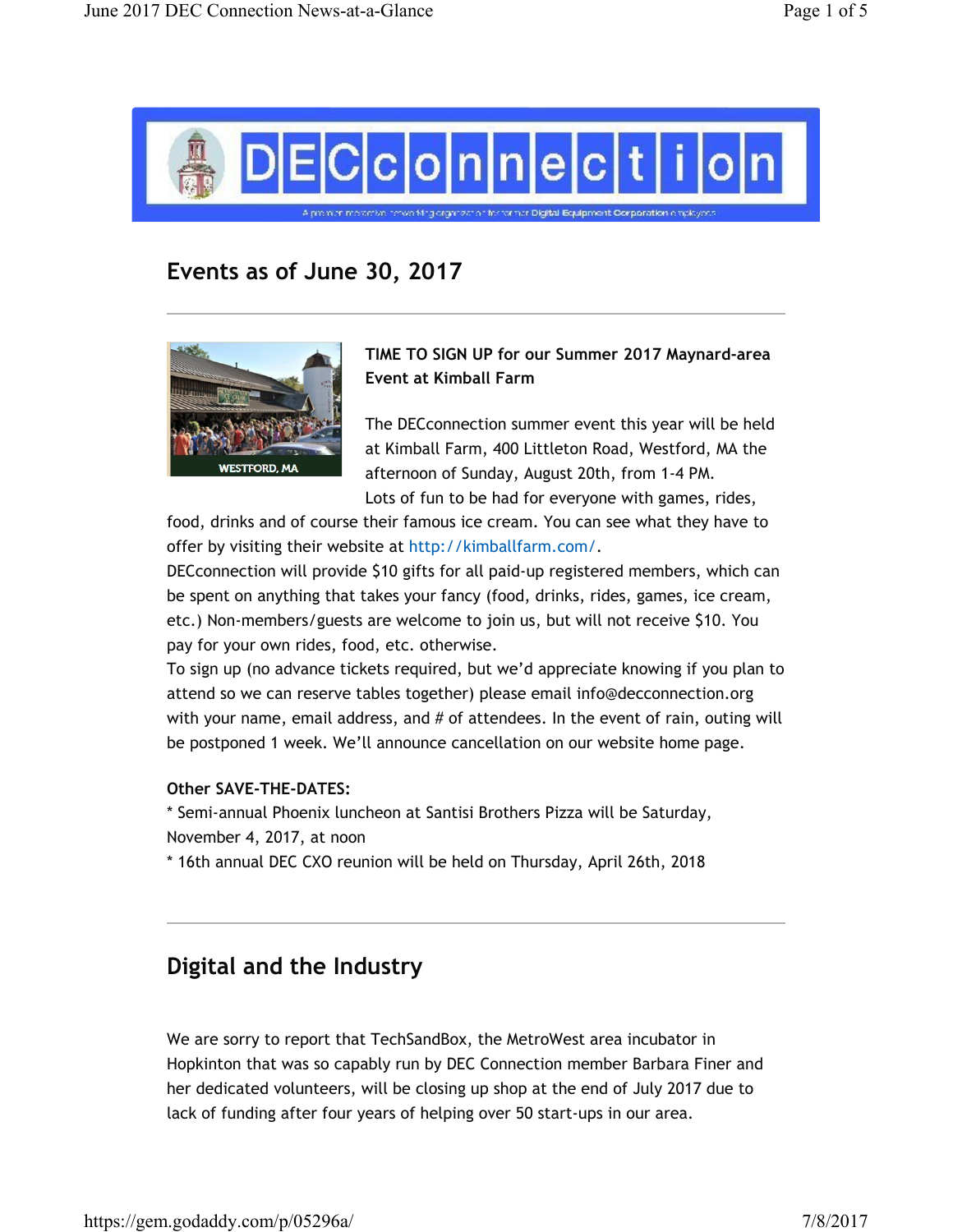### Lost and Found

John Nikolic (who worked in CXO) would like to contact Bill Lowe who worked for DEC in MA around 1980. John now lives in Pearl, Mississippi and can be reached at (601) 383 5983-c or johnnikolic@att.net

### DEC Connection Member News

Welcome to our new and renewing members during June:

Susan Azibert (NH), Ron Brender (IN), Edmund Gianetto (MA), Kristy Gleason (NH), Barrie Hunter (MA), Sue Lawrence-Longo (MA), Ellie McCarthy (MA), Angela Pitter-Wright (MA), Lloyd Tucker (MA), and Nettie Watson (MA).



Please RENEW your membership if you're due members check the Member Service Center (instructions below). Other readers, if you are enjoying our e-newsletters please consider joining and sending in a brief update on your activities for our newsletter. Here is how to join or renew:

#### Membership Renewal Procedure

• Click link to see if your membership is current in our Member Service Center and pay online with a credit card. If you have paid dues since 2010 you will be there use the email address we have on file - no leading or trailing spaces - email ava@decconnection.org for help.

- You can also join us (or renew) at Join the DEC Connection online!
- Please DO NOT send personal checks this month while we make arrangements for a new treasurer.

• If you prefer to use your PayPal account directly (not via our website), use our payment address: registrations@decconnection.org - do NOT use any Board member's personal email address.

#### DEC Connection Member NewsBytes

Please send your update to: ava@decconnection.org See our NewsByte archive page.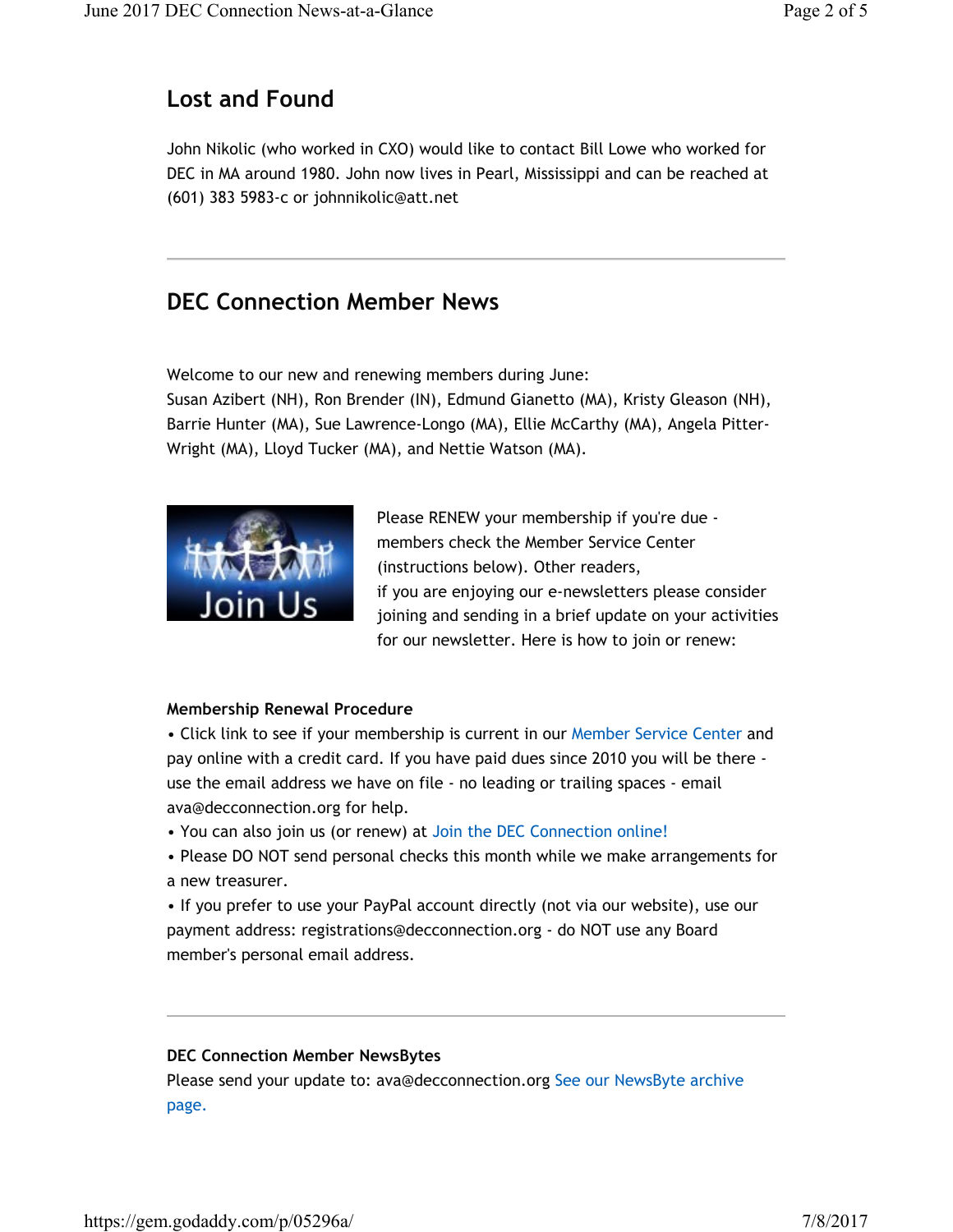We are pleased that this month we have a few more personal updates. Please keep these coming!

- Dr. Margaret Britt has retired from teaching in the Master's of Business Administration Program at Mount Vernon Nazarene University in Mount Vernon, Ohio. She is living in Lakeland, Florida where she enjoys many activities and especially the warm weather. meje7@aol.com
- Jim Kelley: Fully retired in 2008. Moved to Dover, NH ten years ago. Wife and I privileged to enjoy now five young grandchildren, time in Maine, and travel which includes China, Tibet, Cambodia, Hong Kong, Spain (Camino de Santiago), and Russia, Italy, Austria, and Switzerland. Never meet anyone here on the Seacoast who even knows what a Digital Equipment Corporation is (or was)! jamesekelley@earthlink.net 603.343.4088 (h) 603.465.7237 (c)

#### Sad News Department

We are very sad to announce that Bob Moore, our dedicated DEC Connection Treasurer, and founder of the Digital Retirees Association (DRA) organization (following the first SERP) that DEC Connection joined with in 2006, has been moved into hospice care in the Boston



area. Bob's Digital career was in IT Operations in the greater Maynard area. If you would like to send Bob a short note he can be reached at his wife Doris' email at dmoore03@verizon.net. Doris says Bob would love to hear from old Digital friends.

Joan Shanley wrote in to report that her friend Judy Crowley from Worcester MA who was in Human Resources in MRO had passed away on 13 Nov 2016. Details are on our Memorial Page.

## Website Features and Updates

- Where to Donate your Digital Equipment gear
- The PBS video of the documentary about Ken and the history of DEC, Digital\_Man/Digital\_World, is available online (\$25+s/h) from the PBS store: http://www.shoppbs.org/product/index.jsp?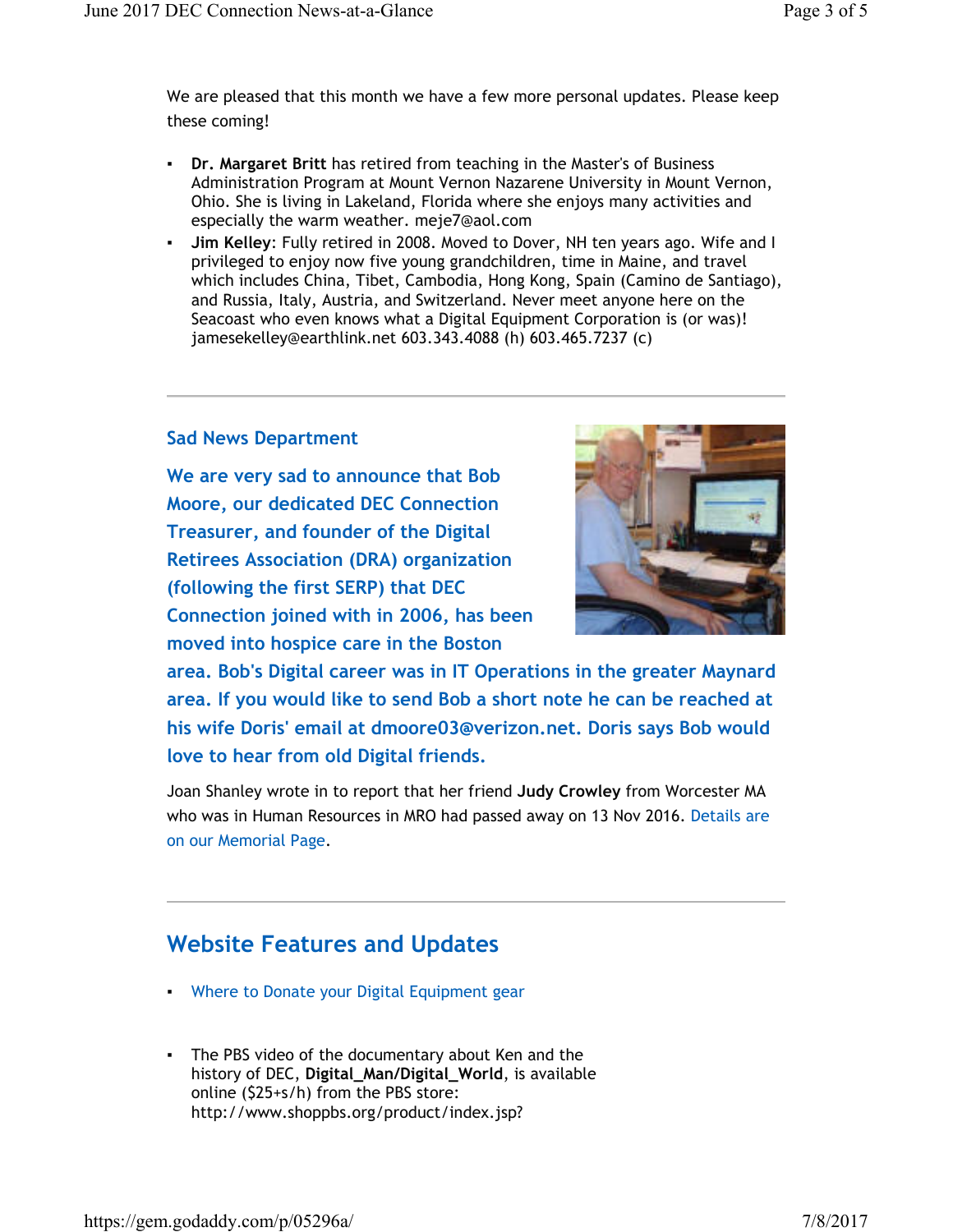productId=13315614 It's a wonderful hour-long nostalgia trip. Enjoy!

For those who prefer to watch the free version on their computers, the URL is: Link to Ken Olsen/Digital Video



- **Use your MEMBER SERVICE CENTER! Use the gold Member Login button if you** have paid dues since 2010. There are queries to find members in your area, and forms to submit to update your profile, send your news, DEC stories, and business listings for our public online yellow pages. You can check your dues status and renew your membership online. You can email a small photo for your profile, access or request membership in our LinkedIn Group, and send info for articles such as Featured Entrepreneur.
- [DEC Stories] submitted by our members and readers We are still collecting your unusual, humorous or just favorite DEC stories. Email them to webmaster@decconnection.org. Click on this link.
- Featured Member Entrepreneur Email ava@decconnection.org with details 2-3 paragraphs about your business and your photo.
- If you are a member you are entitled to join our [Linked In DECconnection Group]. Request from LinkedIn to be added or email ava@decconnection.org.

Hewlett-Packard Alumni Association info (membership not required) Thanks to Curt Gowan for sharing all of this valuable advice.

\* US - Medicare webinar presentations and Q-and-A: Medicare is much more complex than one would think... and there can be some expensive surprises. Both speakers are very experienced, succinct, and practical.

http://www.hpalumni.org/medicare

- Part 1 -- Medicare Explained -- with Heads Up Warnings, by non-profit health insurance counselor Connie Corrales. - Part 2 -- Medicare for HP Retirees, by Aon Retiree Health Exchange analyst David Rew. - Part 3 -- Q and A.

\* HP stock and options issues: http//www.hpalumni.org/stock

\* Leaving HP? Use the HP Alumni Association's "ASAP Checklist" immediately. It has advice on the many things you have to do before you lose access to HP's internal systems. Go to http://www.hpalumni.org/asap

©2017 The DEC Connection | The DEC Connection